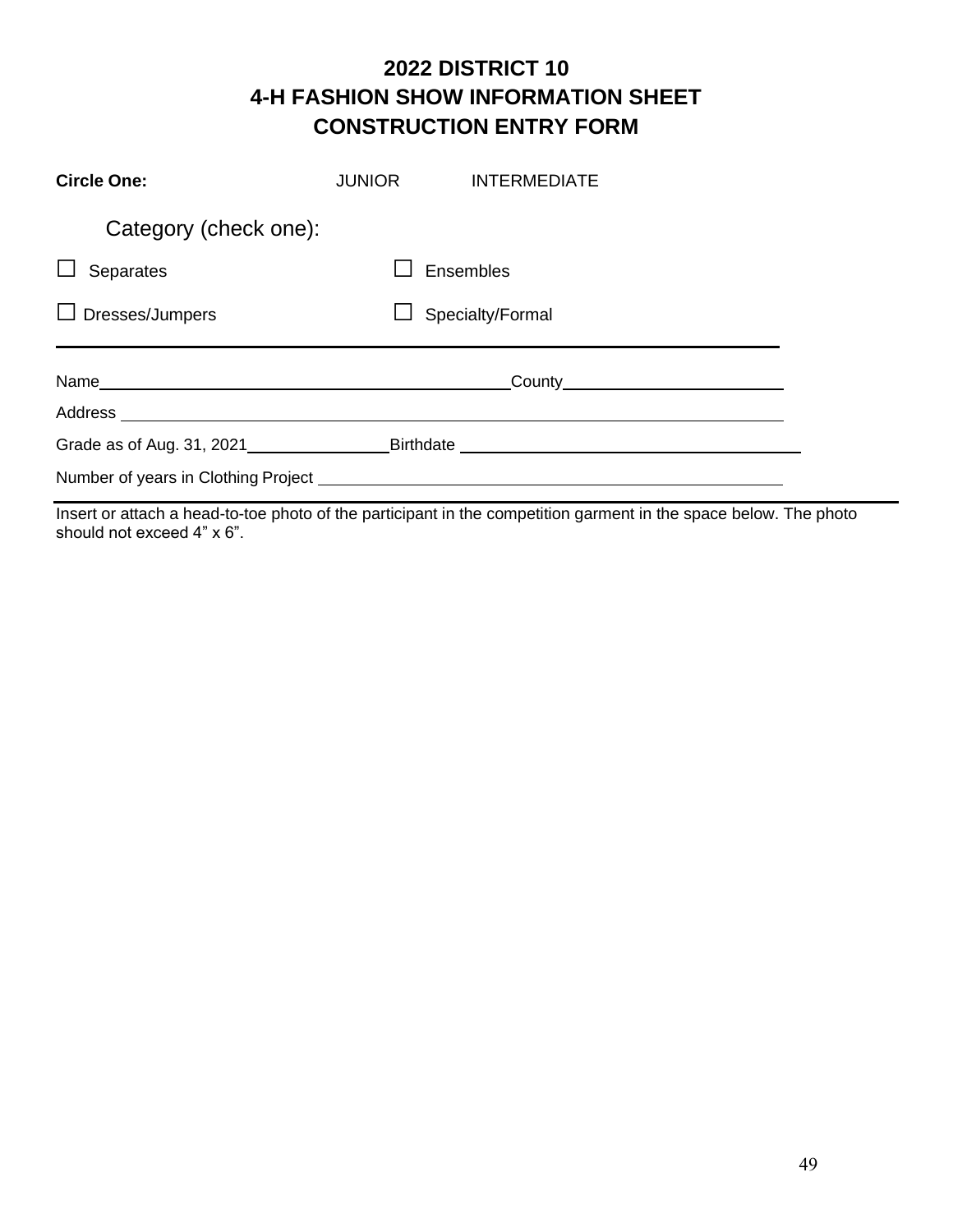- 1. What goals did you set for your Fashion Show Entry?
- 2. What community service activities were you involved in with in your Clothing & Textiles project?
- 3. How does this outfit express your personality?
- 4. Where would you wear this outfit? Why would this outfit be good to wear to this event?
- 5. Which piece of your outfit did you construct?
- 6. What is the fiber content of your outfit (i.e.: cotton, silk)? Please list individually for each garment inyour outfit?

- 7. What type of care is required of the fabric(s) in your garment?
- 8. How much did it cost to make your garment?